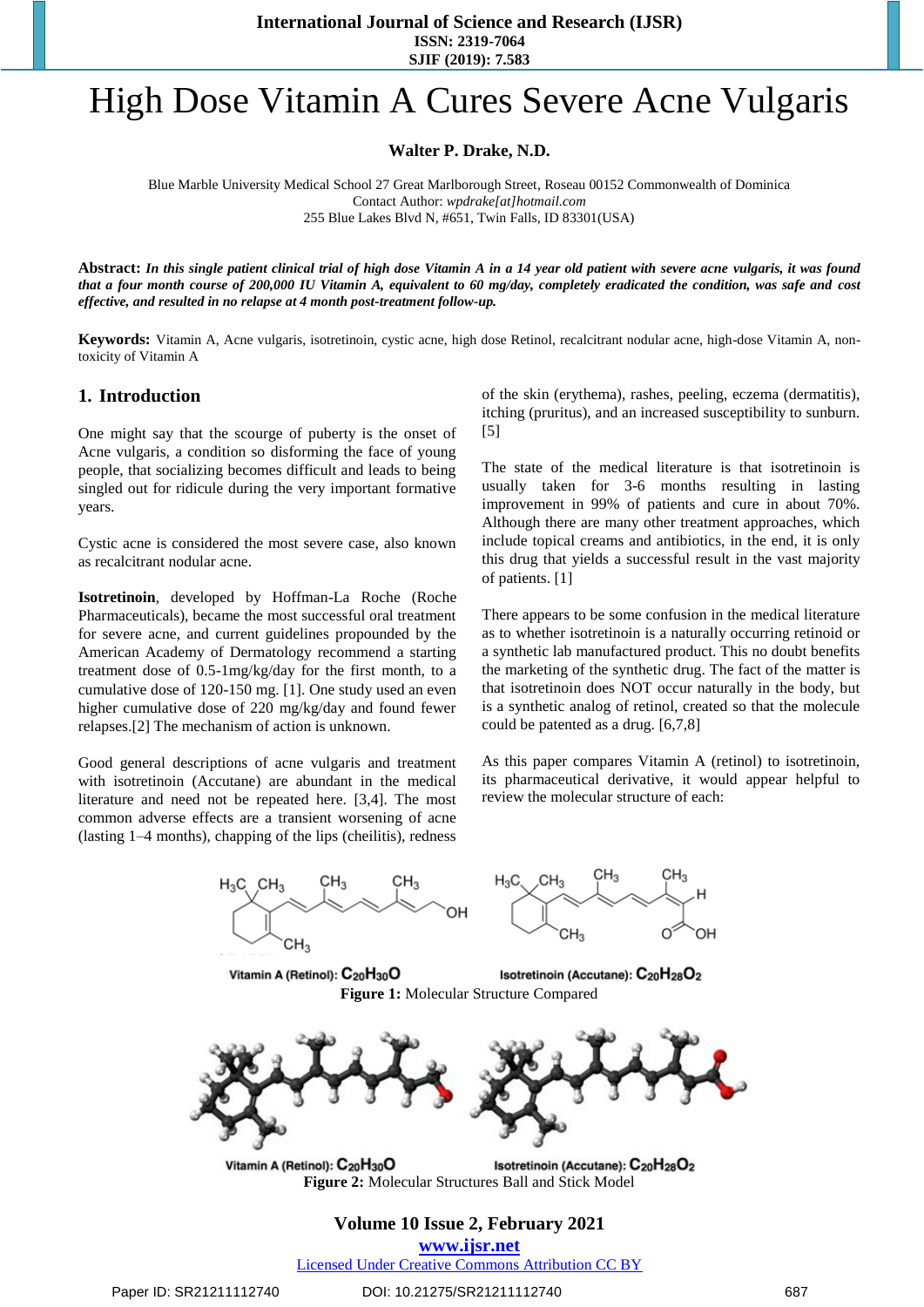## **International Journal of Science and Research (IJSR) ISSN: 2319-7064 SJIF (2019): 7.583**

The beneficial effect of Vitamin A treatment was first reported by Straumfjord in 1943, using a dose of 100,000 IU. [9] And although many reports confirming its usefulness have been issued over the years, it seems that Vitamin A never caught on as the treatment of choice for severe acne. It was bumped out of clinical use by Accutane, and the dominance of the generic isotretinoin continues to this day.

The high cost of Accutane is legendary. Billions have been earned from its development and sale. This seems peculiar for a drug that has never shown to have any more beneficial effect than high dose Vitamin A, from which it was derived. For the average patient, the cost of the treatment is prohibitive. When the brand name Accutane was introduced in 1982, its estimated cost was about \$2,000 per month, not including all the required lab testing and recurring physican's visits. Currently, the generic isotretinoin retails at various pharmacies for about \$900 for 60x30mg capsules. Even with the best discounts and coupons available, the cost is still about \$200/month.

https:/[/www.goodrx.com/isotretinoin](http://www.goodrx.com/isotretinoin)

#### **Retail Cost of Accutane (isotretinoin) vs Vitamin A 4 Month Course of Therapy-Medication Only**

#### **Isotretinoin: \$3600 Vitamin A Capsules: \$100**

For a *starting dose* of 1mg/kg/day used by a teenage patient weighing 50 kg (110 lbs), thus requiring 50 mg/day, the best discounted cost of about \$200 worth of drug will only last the first month. Since the recommended cumulative dose is 120-150mg/kg, that patient would need to be on the program for 4-5 months for an estimated *minimal cost* of \$800- \$1,000 for the medication, a likely added cost of \$500 for physician monitoring and writing prescriptions, and additional lab tests of variable cost. Of course, this does not include the hundreds of dollars spent on worthless creams, facial cleansers, benzoyle peroxide products, antibiotics, and whatever else is supposedly needed before the patient can even get to the drug.

Some higher doses of isotretinoin have been used. [2]

Vitamin A, on which isotretinoin is based, is much more affordable and easily obtainable without prescription. 250 softgel capsules containing 25,000 IU Vitamin A costs about \$25. In order to compare dosages with isotretinoin, one capsule containing 25,000 IU is equal to 7.5 mg Vitamin A. [https:/[/www.rfaregulatoryaffairs.com/vitamin-converter\]](http://www.rfaregulatoryaffairs.com/vitamin-converter)

Hence, if we were to substitute 50 mg/day Vitamin A (at 25000IU/7.5mg per capsule), 8 capsules per day would be the equivalent of 60 mg Vitamin A (200,000 IU/day). A month's cost would be about \$25, and a full 4 month course of therapy would cost \$100, less than 2.7% the retail cost of isotretinoin, and a tenth of the cost of isotretinoin at the best dicounted rate. Some patients who could not qualify for deep discounts and who would thus have to pay about \$900/ month for the drug, would save over \$3500 in prescription, doctors visits, and lab tests by using Vitamin A instead of isotretinoin(Accutane).

The purpose of this study was to test the hypothesis that cheap, readily available Vitamin A is a highly effective alternative treatment for Acne vulgaris, and is as effective as published studies using isotretinoin.

# **2. Materials and Methods**

This paper presents a single patient clinical trial in which a patient with cystic acne was treated with Vitamin A and the results before and after treatment were documented by objective photgraphic analysis.

**Patient Selection**. A 14 year old male patient, slender, in good health, weighing 50 kg, volunteered for the study. An Informed Consent was obtained from the parents, who were recruited to assist in the study to ensure compliance with the dosing schedule. The patient, of Asian/Caucasion ethnicity, had suffered from severe Acne vulgaris of the face for 3 years, which had caused him to be severly reclusive with no friends. On initial observation, the patient appeared to have cystic acne, with involvement of the entire face. The patient and parents reported the many types of over-the-counter topical creams and facial scrubs that had been tried, including the trial of botanicals such as tea tree oil, with no improvement. The patient had also been subjected to two courses of antibiotic treatment with erythromycin and doxycycline with only temporary improvement and without complete resolution. The mother reported severe acne in her formative years which did not clear up until age 21. Based upon the history and observation, it was believed that the patient's condition could be deemed recalcitrant nodular acne of 3 years duration.

**Study design**. A four month course of daily Vitamin A supplementation was instituted at a daily dosage of 8 softgel capsules 25,000 IU (7.5mg) per capsule, being 200,000 IU (60mg) per day for four months. For the first week only, 100,000 IU (30 mg) was administered per day to ensure no immediate adverse side effects. Subsequently, the patient continued on with 200,000 IU (60 mg)/day. Photos were taken before beginning the trial and after 4 months, by which time complete remission was observed.

**Vitamin A** (retinol): Carlson Vitamin A, 25,000 IU, was obtained from online retailer, Amazon. The product is distributed by J.R.Carlson Laboratories Inc., Arlington Heights, IL 60004 (USA), and is derived from cod liver oil and retinyl palmitate, Expiration Date noted: 06/2023. The package indicates 7.5 mg Vitamin A/capsule, in agreement with standard conversion tables.

Vitamin converter:

https:/[/www.rfaregulatoryaffairs.com/vitamin-converter](http://www.rfaregulatoryaffairs.com/vitamin-converter)

Similarly, the standard treatment using isotretinoin at 1 mg/kg per day to a cumulative dose of 120–140 mg/kg would occur for 4-4.7 months [10]

# **3. Results**

Treatment was initiated March 15, 2020, and was planned to continue for 4 months, following the typical format used for

# **Volume 10 Issue 2, February 2021 www.ijsr.net**

Licensed Under Creative Commons Attribution CC BY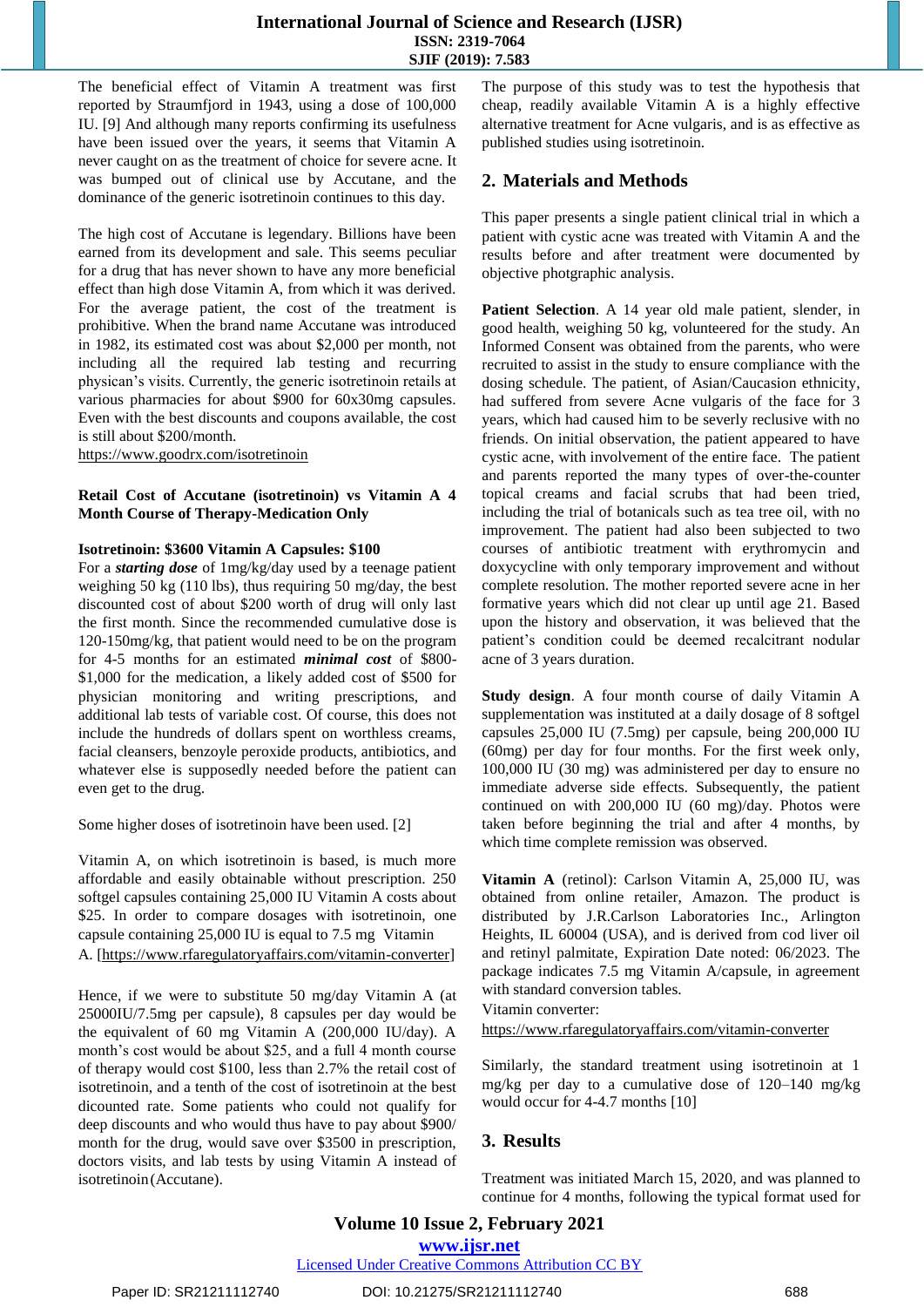#### **International Journal of Science and Research (IJSR) ISSN: 2319-7064 SJIF (2019): 7.583**

Accutane (isotretinoin). Weekly follow-ups were scheduled for observation. After the first week of 100,000 IU/day showed no adverse effects, the dose was increased to 200,000 IU/day for the duration of the trial. The patient developed dry, chapped lips for which a lip balm offered relief. In addition, the patient developed observable redness in the face at the upper cheek/nose area, which culminated after one month in dry, flaky and peeling facial skin. These side effects appeared to resolve by 2 months. This condition was left alone and not disturbed with any facial creams or moisturizers because immediate concomitant improvement in acne began to be observed after 1 month. Also, at around 2 months, melanin deposits were evident and began to replace areas of acne and previous pustules. After 3 months, the overall condition was much improved, but the treatment plan was continued to help ensure a lasting result with no relapse. After 4 months the treatment was concluded with complete remission of the condition. At 10 months post treatment initiation (6 months after treatment completion), the patient's face remained completely free of acne. Photographic evidence for the study follows:



**Figure 4:** Two months-condition improving and showing melanin deposits



**Figure 3:** Photos showing condition before start of treatment



**Figure 5:** Photo After 3 months of treatment



**Figure 6:** Photo after 4 months of treatment Acne fully resolved

**Volume 10 Issue 2, February 2021 www.ijsr.net** Licensed Under Creative Commons Attribution CC BY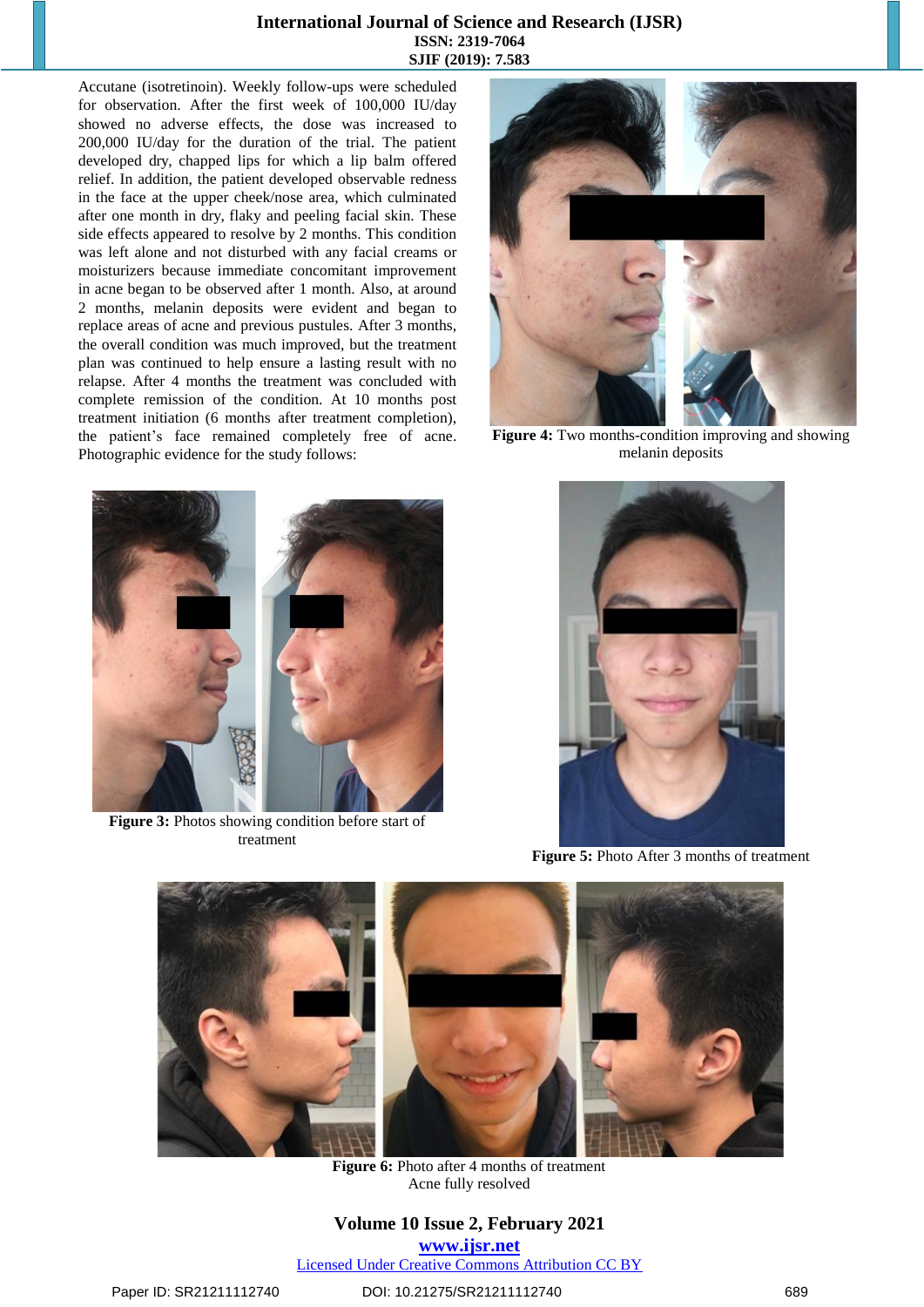## **4. Discussion**

This study of the treatment of a patient with recalcitrant nodular acne, also known as cystic acne, demonstrates that Vitamin A is a highly effective treatment, and an inexpensive one as well.

Oral Vitamin A (retinol) at a dose of 200,000 IU per day for four months, was shown to be highly effective in this single patient study, and eradicated a severe acne condition completely. Visible improvement could be seen after one month as fewer and fewer new pustules emerged. The typical side effects of chapping of the lips (cheilitis), redness of the skin (erythema), and peeling, appeared to be of a transient nature, disappearing after about 2 months into the treatment.

The Vitamin A dosage of 200,000 IU is equal to 60 mg/day, and therefore, as shown above, comparable to the usual dose of 50 mg/day for a patient weighing 50 kg (110 lbs) and less than 100 mg/day used in some studies. [2]

In this report and many others, Vitamin A has been shown to be an effective cure for Acne vulgaris. Yet it has never achieved mainstream usage to become the "go to" therapy.

Isotretinoin is the synthetically manufactured analog of Vitamin A that exists nowhere in nature. Yet this expensive compound is the treatment regularly prescribed and used.

It is puzzling why Vitamin A is not the treatment of choice. Could this be due to the underlying and still remaining belief in Vitamin A "toxicity" that is seemingly ingrained in clinical practice?

Isotretinoin has never been shown to be more effective than Vitamin A. Nor with any less side effects. No doubt such a head to head study would likely show a comparable effect generated by Vitamin A, with possibly fewer side effects, and thus obliterate any opportunity to derive substantial income from the sale of the patented pharmaceutical.

It is a further peculiar aspect of the medical literature that numerous stories and reports of Vitamin A toxicity coincided with the introduction of Accutane in the early 1980's. As Accutane was rolled out into the market, titles like the following began to appear, warning of Vitamin A toxicity.

1981: "Chronic vitamin A intoxication. A multisystem disease that could reach epidemic proportions" [15] Reviewing only two cases of multisystem disorders exacerbated by Vitamin A ingestion.

1981: "Vitamin A toxicity and hypercalcemia in chronic liver failure" [11] Measuring serum levels in chronically ill patients

1982: "Case Report: Vitamin A toxicity and hypercalcemia" [12] Reporting on a patient with a history of chronic Vitamin A abuse

1982: "Toxicity of 25,000 IU Vitamin A supplements in health food users" [14] Collecting cases where long term use and combinations of megadoses of vitamins are harmful

1984: "Hepatic Pathology in Vitamin A Toxicity" [13] Reporting on liver disease in a patient taking 150,000 units Vitamin A for 2 years

For the most part, patients experiencing difficulties in these studies were already in serious condition with numerous comorbidities including necessitating kidney dialysis.

Nonetheless, the current recommended daily allowance for Vitamin A is 3000 IU for men and 2300 IU for women, with max upper intake for both sexes at 9300 IU (retinol/VitaminA). [16]

Meanwhile, as the controversy over Vitamin A toxicity seems to drag on, Klingman et al reported on the daily use of up to 500,000 IU Vitamin A in men (300,000 IU in women) was effective in treating acne vulgaris, and that "toxicity was slight and limited mainly to skin (xerosis) and mucous membranes (cheilitis)". [17]

The results of this paper support the Klingman conclusion that **"The danger of hypervitaminosis A in this dosage range has been exaggerated. Retinol is a valuable drug for treating stubborn, severely inflammatory acne vulgaris. It is administered until the disease is brought under control, usually within three to four months."**

The current study is important because it dispels the myth of Vitamin A toxicity in a healthy teenager with Acne vulgaris. Moreover the study demonstrates that Vitamin A is just as effective in curing acne vulgaris as the expensive, synthetic analog, Accutane and its generic, isotretinoin.

Vitamin A should be the first line of defense for patients with acne vulgaris, and its use would save patients the many costs of ineffective creams, ointments, antibiotic, and hormonal treatments, not to mention the high cost of the pharmaceutical drug isotretinoin itself.

## **References**

- [1] "Guidelines of care for the management of acne vulgaris", J. Am. Acad. Dermatol. 74:945-73 (2016). <http://dx.doi.org/10.1016/j.jaad.2015.12.037>
- [2] Blasiak, RC, et al "High dose isotretinoin treatment and the rate of retrial, relapse, and adverse effects in patients with acne vulgaris". JAMA Dermatol. 149:1392-1398 (2013).
- [3] Rasi A, et al. "Efficacy of fixed daily 20 mg of isotretinoin in moderate to severe scar prone acne", Adv Biomed Res. 3:103 (2014).
- [4] Fischer, J and Ganellin, CR, "Analogue-based drug discovery", John Wiley & Sons. (2006) at p. 476. ISBN 978-3-527-60749-5.
- [5] Brelsford, M, and Beute, TC, "Preventing and managing the side effects of isotretinoin", Seminars in Cutaneous Medicine and Surgery, 27:197-206 (2008)

# **Volume 10 Issue 2, February 2021**

**www.ijsr.net**

Licensed Under Creative Commons Attribution CC BY